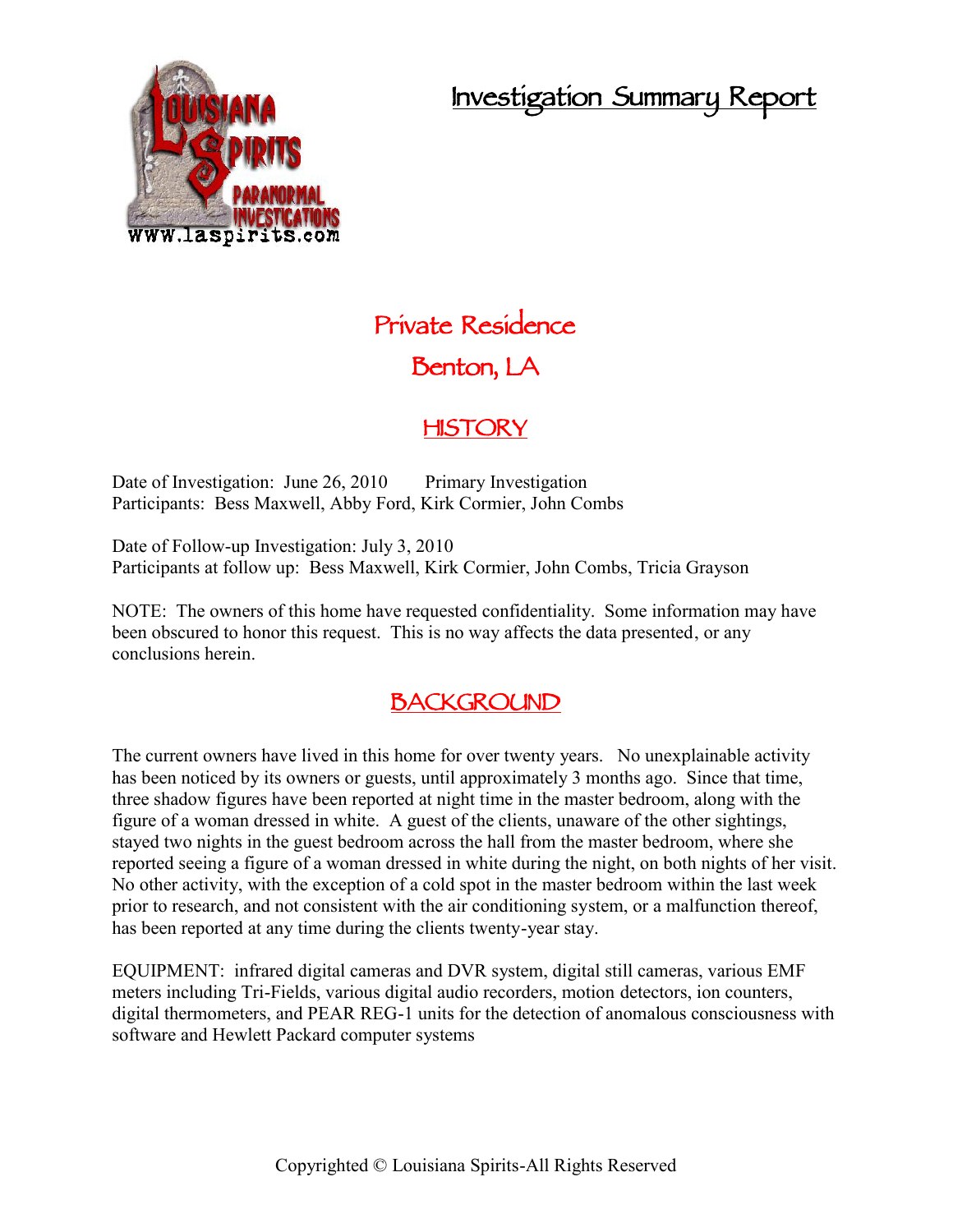### **INVESTIGATION**

Ion counts were low, and consistent with the standard 5:4 ratio. EMF fields were very low, and not considered to be a contributing factor to the appearance of apparitional figures. No anomalies were gathered by video or still photography. No hot or cold spots were detected. Nothing was caught by motion detectors. These conclusions were consistent with both investigations.

### **PERSONAL EXPERIENCE**

#### June 26, 2010

About 10:20 PM, I began a REG-1 test in the living room area, test LR1, and returned to the breakfast area to set up a second test there on the breakfast table. I set up the test, and stood back to check the screen and setting I had entered. I was facing the screen, with the doorway to the laundry room directly in line over the computer screen. The door opens inward to the laundry room, and was open, against the wall, allowing me to partly see into the room. The door is pained a glossy white, oil-based paint. The far wall, away from the entry door, contained a small night light, which was on, and cast a lighted reflection onto the door. Just as I looked up from the computer screen, my eyes were lined up with this door. For about two seconds, a black shadow came between the light and the door, blocking out the reflection of the nightlight onto the doorway, and the backlighting cast a human-shaped shadow onto the door. Bess Maxwell and Abby Ford were in the back of the house, in another wing of the house. Inspection revealed no one I could see or find that could cause the blockage of light.

Inspection of test LR1, being conducted just the other side of the laundry room, yielded a positive for the presence of an anomalous consciousness with a z- score of 3.34, test ending just slightly after the shadow form was seen. A second test was instituted, but did not yield any positive data. A third test was instituted, set for about 10 minutes to run, and I again returned to the kitchen area. At the end of the time, I went in and found the battery down on the computer, after only about 90 minutes of total running for the evening. Generally, with the REG-1 device, software, and testing, about 2 and  $\frac{1}{2}$  hours of battery time is normal. Also, when the battery is low, about 10% remaining, a window opens indicating low battery. At this point, I have found I can generally run about two more 10-minute tests without charging. If the battery gets too low, the screen usually cuts off, allowing the software to continue. When setting up test LR3, no low battery indication was given, and the timer was set to start about 1 minute after set-up. LR3 only gathered data for 58 seconds before total power was lost, and the computer was shut down, a total time of 1 minute, 58 seconds from the time of set-up, and no low power was indicated. Therefore, some type of battery drain had to occur. The 58-second graph was highly significant for the presence of an anomalous consciousness, at the time of the drain of power.

Simply observing a possible shadow in humanoid form, in a dimly lit room, could possibly be attributed to misperception, or a trick of the subconscious, as it was a phenomenon reported by the client, and hoped to be observed by an investigator, thus "wishful thinking". In this case, my sight was drawn to the area of the form by light from a night light being suddenly blocked, and then, when inspecting that area, a shadow form was observed, consistent with a form blocking the light. A blockage of light, as well as a shadow form, as dual phenomena, would tend to eliminate simply the simple explanation of hallucination or misperception.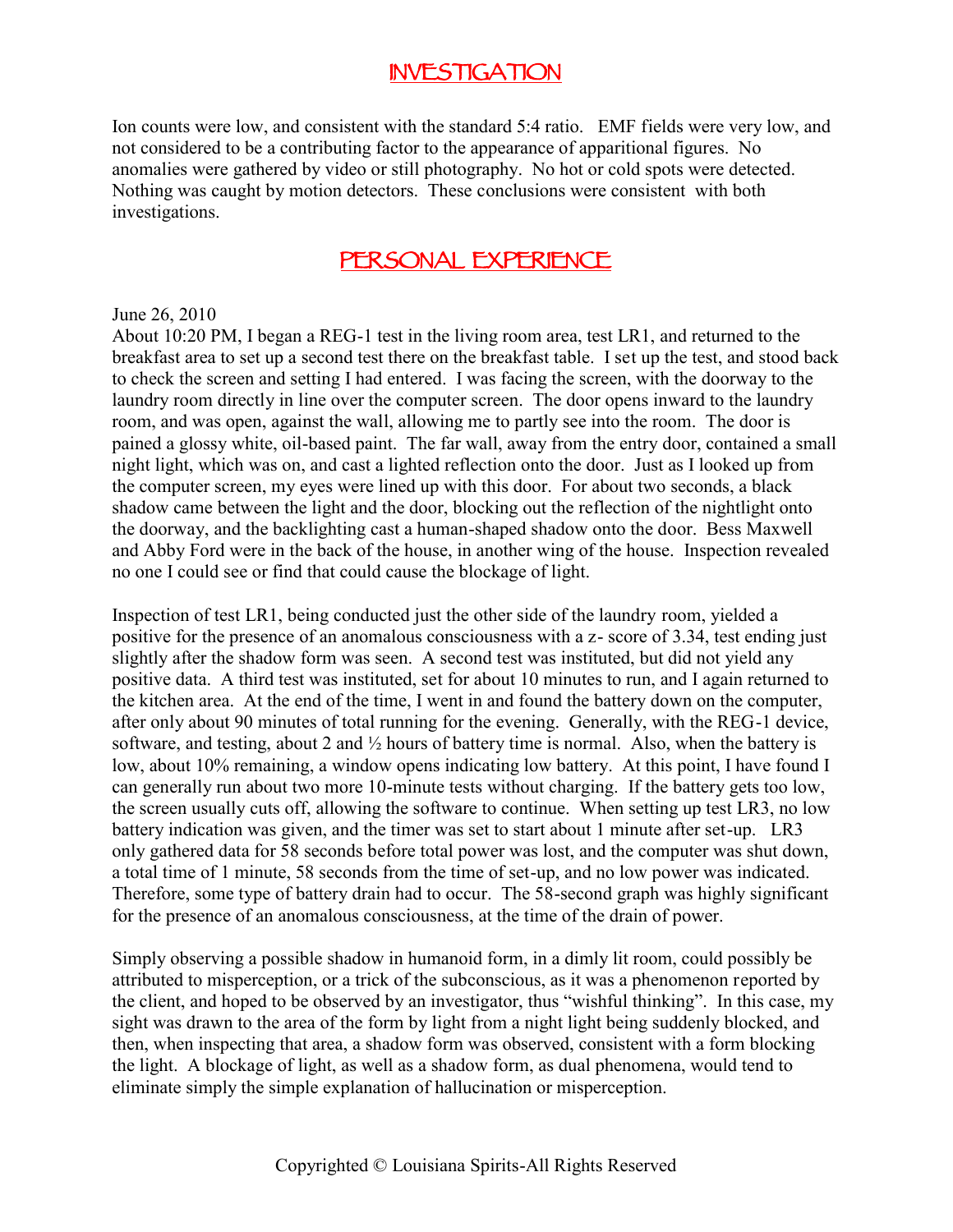EVP - 6-26-10 Two EVP's were gathered by Bess Maxwell and Abby Ford in the master bedroom, seconds apart, neither voice being audible to either investigator at the time of record. The voice was male, and the two phrases were seconds apart. The first indicated "I don't know", and the second "Help me". Knocking noises are prevalent in all environments, and may readily be explained by settling of the building, temperature stresses, and many more. Several instances were recorded when direct requests to knock on the wall were made. It was noted that knocking/rapping generally did not occur as routine/common during the time of the investigation, but did primarily occur as in response to request.

EVP - 7-03-10 The anomalous knocks in response to do so were continued, in the bedrooms areas, as if in effort to communicate. Two actual EVP voices were gathered. The first was by Bess Maxwell and Tricia Grayson in the guest bedroom. Bess Maxwell says "Yeah", and a voice replies, "Hear me". The second was also gathered by Bess Maxwell, in response to Kirk Cormier's indication of hearing footsteps, as I was walking down the hall to go to the master bedroom. Bess replies, "John just went by", followed by Kirk Cormier indicating, " I know but I still hear……..". The voice responds, We'll see….".

## **CONSCIOUSNESS DETECTION - PEAR UNITS/SOFTWARE**

This testing is passive in nature, and designed to use to statistically detect by probability, the presence of a human consciousness passively affecting random number generator units by quantum tunneling, when all incarnate consciousness has been removed from the area. The minimum reporting standard of this happening by chance alone, of  $p$  < .05 is used, the industry standard for reporting in this type testing. On the first investigation, a total of 41 tests were run. Chance alone at the .05 level would yield possibly 2 positive tests as chance alone. Seven were gathered. On the second investigation, 28 tests were run, and 11 were positive.

June 26, 2010

| LR1             | $z = 3.344$ | p<.000413 |
|-----------------|-------------|-----------|
| LR <sub>3</sub> | $z = 2.228$ | p<.01294  |
| Day BR          | $z = 2.581$ | p<.004926 |
| Misc BR2        | $z=1.833$   | p<.033401 |
| Dining RM       | $z=1.648$   | p<.049676 |
| Master BR3      | $z = 2.566$ | p<.005294 |
| Kitchen3        | $z=1.785$   | p<.037131 |

The probability that all 7 scores were due to chance in the testing, e.g., all are invalid, is

#### p< .000000000000008586

July 3, 2010

| <b>Breakfast RM2</b> | $z = 2.199$ | p<.013939 |
|----------------------|-------------|-----------|
| <b>Breakfast RM3</b> | $z = 1.768$ | p<.03705  |
| <b>Breakfast RM4</b> | $z = 2.302$ | p<.010667 |
| Kitchen1             | $z = 2.438$ | p<.006514 |
| Washroom1            | $z=1.780$   | p<.037538 |
| Dining RM1           | $z=1.767$   | p<.038614 |
| <b>AC Closet2</b>    | $z=1.997$   | p<.022913 |

Copyrighted © Louisiana Spirits-All Rights Reserved